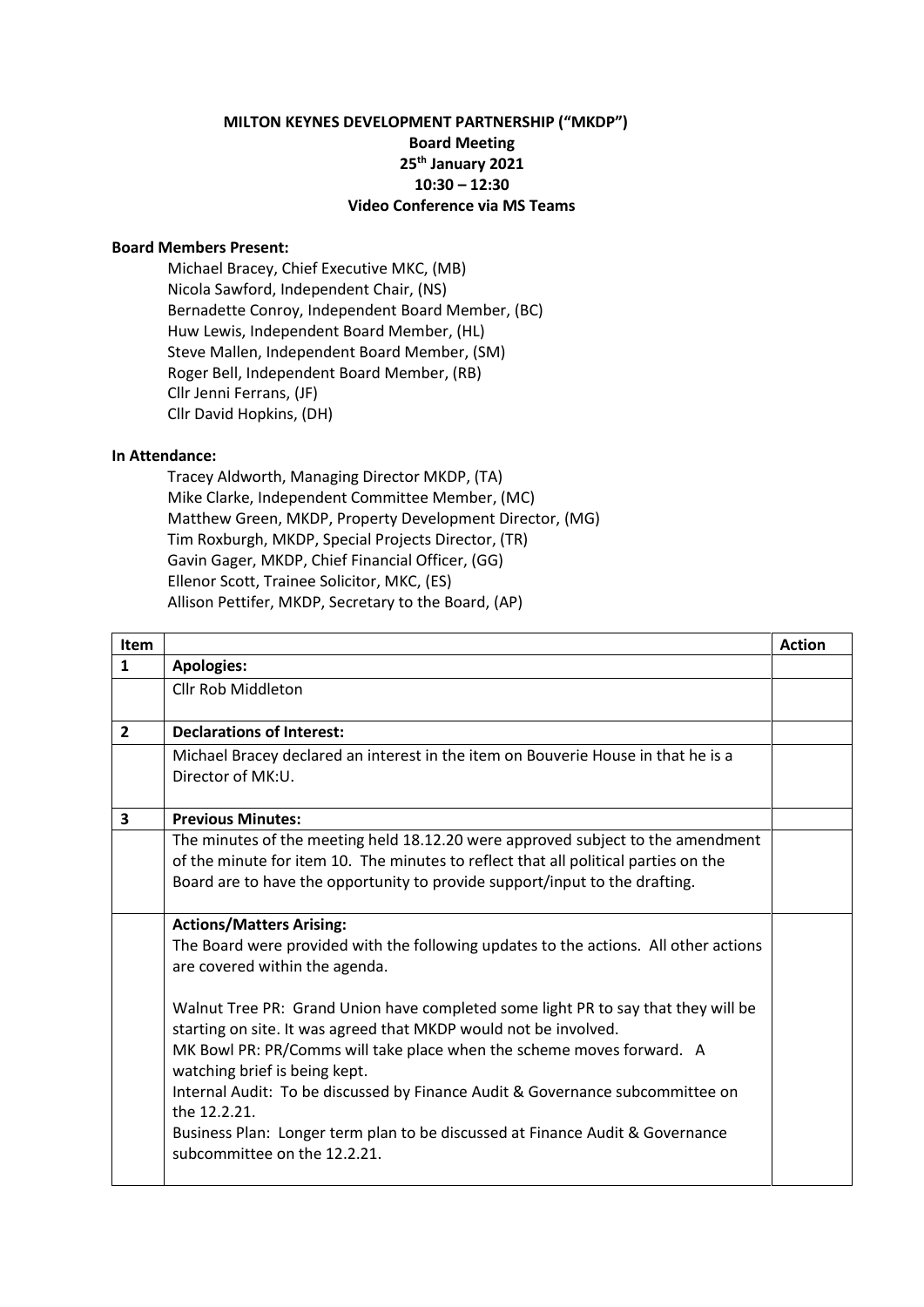| 4   | <b>Reports</b>                                                                                                                                                                                                                                                                                                                                                                                                                                                                                                                                                                                                                                                                                                                                                                                                                                                                                                                                                                                                                                                                                                                                                                                                                                                                                                                                                          |    |
|-----|-------------------------------------------------------------------------------------------------------------------------------------------------------------------------------------------------------------------------------------------------------------------------------------------------------------------------------------------------------------------------------------------------------------------------------------------------------------------------------------------------------------------------------------------------------------------------------------------------------------------------------------------------------------------------------------------------------------------------------------------------------------------------------------------------------------------------------------------------------------------------------------------------------------------------------------------------------------------------------------------------------------------------------------------------------------------------------------------------------------------------------------------------------------------------------------------------------------------------------------------------------------------------------------------------------------------------------------------------------------------------|----|
| 4.1 | Chair's Report: Verbal Update<br>External meeting activity: Meetings that are due to take place shortly are with<br>Hillary Chipping of SEMLEP and Liam Ronan-Chlond of First Base.<br>Board Member Reviews: The reviews with the Board Members have now<br>completed. During the reviews learning and development requirements were<br>highlighted for both Board Members and MKDP Executive. Objectives have been<br>agreed with the Remunerations & Nominations subcommittee for the Managing<br>Director role.<br>Post-Christmas: Work has continued with, the Executive in preparation for the<br>political briefings on the LHC proposal; MKDP Strategy; R:CMK; liaising with the<br>Renumerations & Nominations committee around the skills assessment.                                                                                                                                                                                                                                                                                                                                                                                                                                                                                                                                                                                                          |    |
| 4.2 | Managing Director and Executive Summary:<br>The Board considered the key activities outlined in the report that had taken place<br>since the last board meeting.<br>Strategy/Business Plan Development: It was proposed and agreed that the next<br>Board strategy session takes place on the 1.3.21 and that the date of 22.2.21<br>becomes a Board meeting where the main item will be to approve the LHC report.<br>LHC Decision timeline: A concern was raised regarding Elections and the impact a<br>delay would have on the LHC decision process. The Board were advised that the<br>official line is that the elections are going ahead as planned.<br>Project Progress Dashboard: A working draft was circulated to Board Members for<br>comment prior to the meeting. The dashboard is to be presented to the Board<br>formally in February.<br>Development Update: Grand Union have started the development at Bradwell<br>Common: A planning application is to be submitted shortly for the hospital site at<br>Kents Hill: Tenders have been received for the Bletchley Fire Station demolition for<br>which MKDP has been given £200k grant funding from the Towns Deal grant funding<br>allocation.<br>PR & Comms: The overall strategy is being progressed by the Executive team<br>working closely with MKC colleagues to scope the approach required. | TA |
| 4.3 | Council's Report: Verbal Update:<br>Michael Bracey provided an update on Council matters:<br>Council Budget: The budget has been balanced for next year and is currently out for<br>consultation.<br>News: The Child Poverty Commission recommendation has been adopted by the<br>Council. The refreshed CMK 2050 strategy was agreed at full Council on the 20.1.21.<br>A lateral flow test centre has opened in CMK Library for key workers and Saxon Court<br>is in line to be used as a mass vaccination centre from mid-February.                                                                                                                                                                                                                                                                                                                                                                                                                                                                                                                                                                                                                                                                                                                                                                                                                                  |    |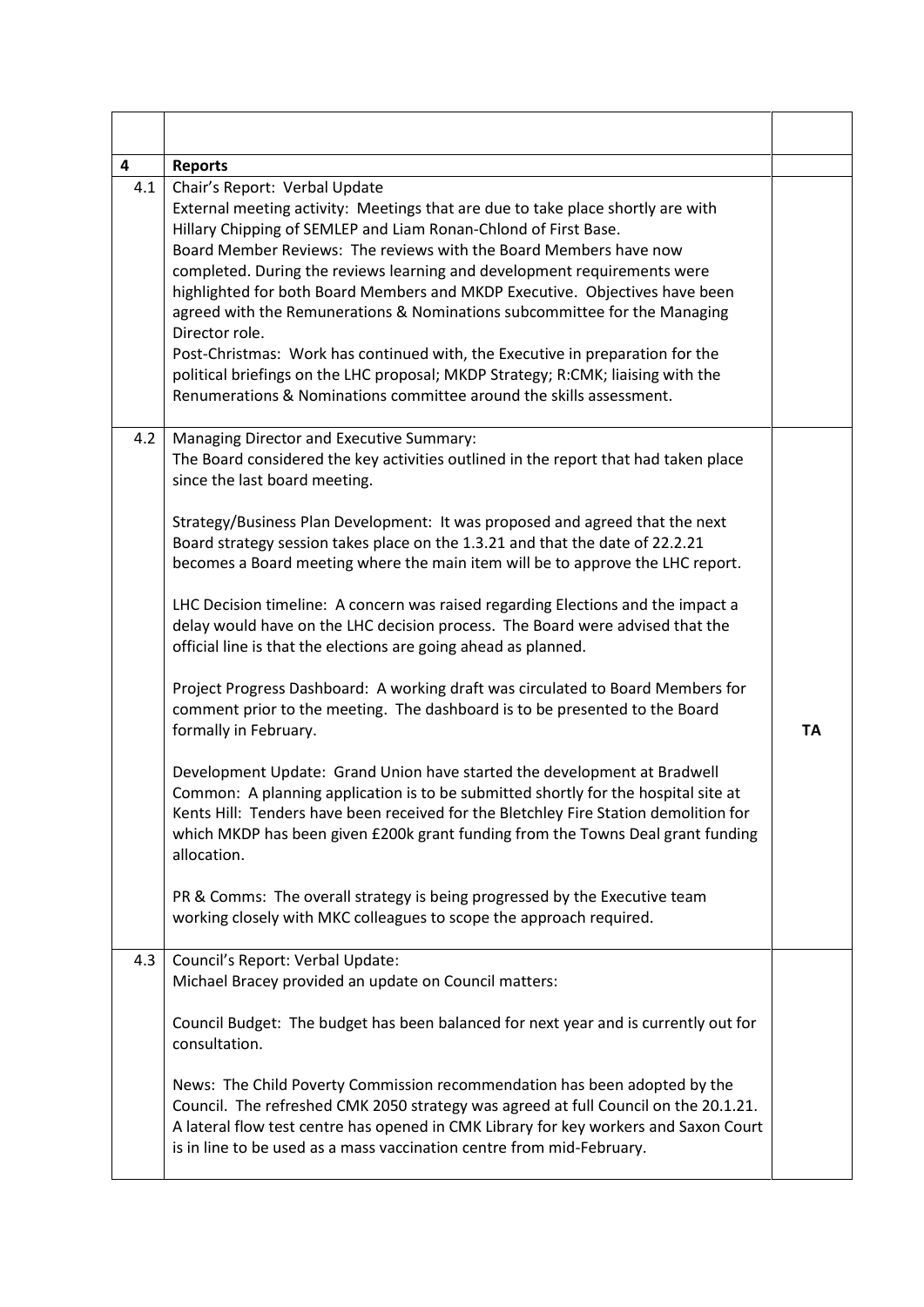|     | Organisation News: Paul Thomas has joined MKC as Interim Director for Planning<br>and Strategic Transport. Geoff Snelson, Director of Strategy and Futures is due to<br>retire in March. The future of both roles, Futures and Operational Planning are to be<br>reviewed. The Director of Housing, Michael Kelleher is also leaving MKC. In line<br>with budget reduction targets and improvement plans the Council are looking at<br>consolidating the work into other roles. An organisation chart to be circulated<br>separately.<br>Comments made following the update were:<br>1. Structure changes: Confirmation of whom MKDP liaise with in terms of what<br>type of housing, balance of housing etc as an outcome of the organisational<br>changes is to be picked up offline.<br>2. A presentation about the Oxford to Cambridge arc and the work the<br>Government are planning to take forward on the spatial framework is to be<br>circulated to the Board. | MВ<br><b>TA</b><br><b>TA</b> |
|-----|--------------------------------------------------------------------------------------------------------------------------------------------------------------------------------------------------------------------------------------------------------------------------------------------------------------------------------------------------------------------------------------------------------------------------------------------------------------------------------------------------------------------------------------------------------------------------------------------------------------------------------------------------------------------------------------------------------------------------------------------------------------------------------------------------------------------------------------------------------------------------------------------------------------------------------------------------------------------------|------------------------------|
| 5   | <b>Subcommittee Minutes:</b>                                                                                                                                                                                                                                                                                                                                                                                                                                                                                                                                                                                                                                                                                                                                                                                                                                                                                                                                             |                              |
| 5.1 | <b>Renumeration and Nominations:</b>                                                                                                                                                                                                                                                                                                                                                                                                                                                                                                                                                                                                                                                                                                                                                                                                                                                                                                                                     |                              |
|     | 2 meetings of the committee were held, November and December. The minutes are<br>held by MKC Legal, Ellenor Scott.                                                                                                                                                                                                                                                                                                                                                                                                                                                                                                                                                                                                                                                                                                                                                                                                                                                       |                              |
|     | Board Skills Assessment: All Board Members are requested to complete a Board<br>Skills Assessment document that will be circulated. The document is in 2 sections<br>section A - own skills; section B - view of the board. NS & ES will review the<br>responses.                                                                                                                                                                                                                                                                                                                                                                                                                                                                                                                                                                                                                                                                                                        | <b>ES</b>                    |
|     | Following the departure of MKDP's Chief Executive, Tracey Aldworth's role as<br>Managing Director evolved from a cover position to a permanent position. The<br>position will be reviewed at the end of March 2021. The temporary delegations that<br>were put in place are to be reviewed at the next FAGsc meeting.                                                                                                                                                                                                                                                                                                                                                                                                                                                                                                                                                                                                                                                    | NS/HL                        |
|     | <b>MATTERS FOR DISCUSSION &amp; APPROVAL</b>                                                                                                                                                                                                                                                                                                                                                                                                                                                                                                                                                                                                                                                                                                                                                                                                                                                                                                                             |                              |
| 6   | <b>Standing Items</b>                                                                                                                                                                                                                                                                                                                                                                                                                                                                                                                                                                                                                                                                                                                                                                                                                                                                                                                                                    |                              |
| 6.1 | Renaissance: CMK Steering Group Formalisation:<br>The R:CMK project was identified as one of the 'Big Projects' emanating from MKC's<br>2050 Futures commission and 4 broad workstreams were approved by Board in May<br>2020 when the need for the establishment of formalised governance arrangements<br>was also identified. The Board was asked to support the transformation of the<br>Steering Group into a Board subcommittee initially with senior MKC (officer and<br>political) representation and MKDP Board Members.                                                                                                                                                                                                                                                                                                                                                                                                                                         |                              |
|     | The approach was discussed and agreed in principle subject to further<br>consideration of the membership of the committee.                                                                                                                                                                                                                                                                                                                                                                                                                                                                                                                                                                                                                                                                                                                                                                                                                                               |                              |
|     | Board requested the Executive to bring back a paper taking into consideration the<br>comments received.                                                                                                                                                                                                                                                                                                                                                                                                                                                                                                                                                                                                                                                                                                                                                                                                                                                                  | <b>TR</b>                    |
| 6.2 | Local Housing Company (LHC) - Latest Update and Implementation Plan:<br>The level of work required has delayed the full business case. A number of areas<br>highlighted by Savills are still to be refined eg: funding mechanisms; governance<br>arrangements; legal structure.                                                                                                                                                                                                                                                                                                                                                                                                                                                                                                                                                                                                                                                                                          |                              |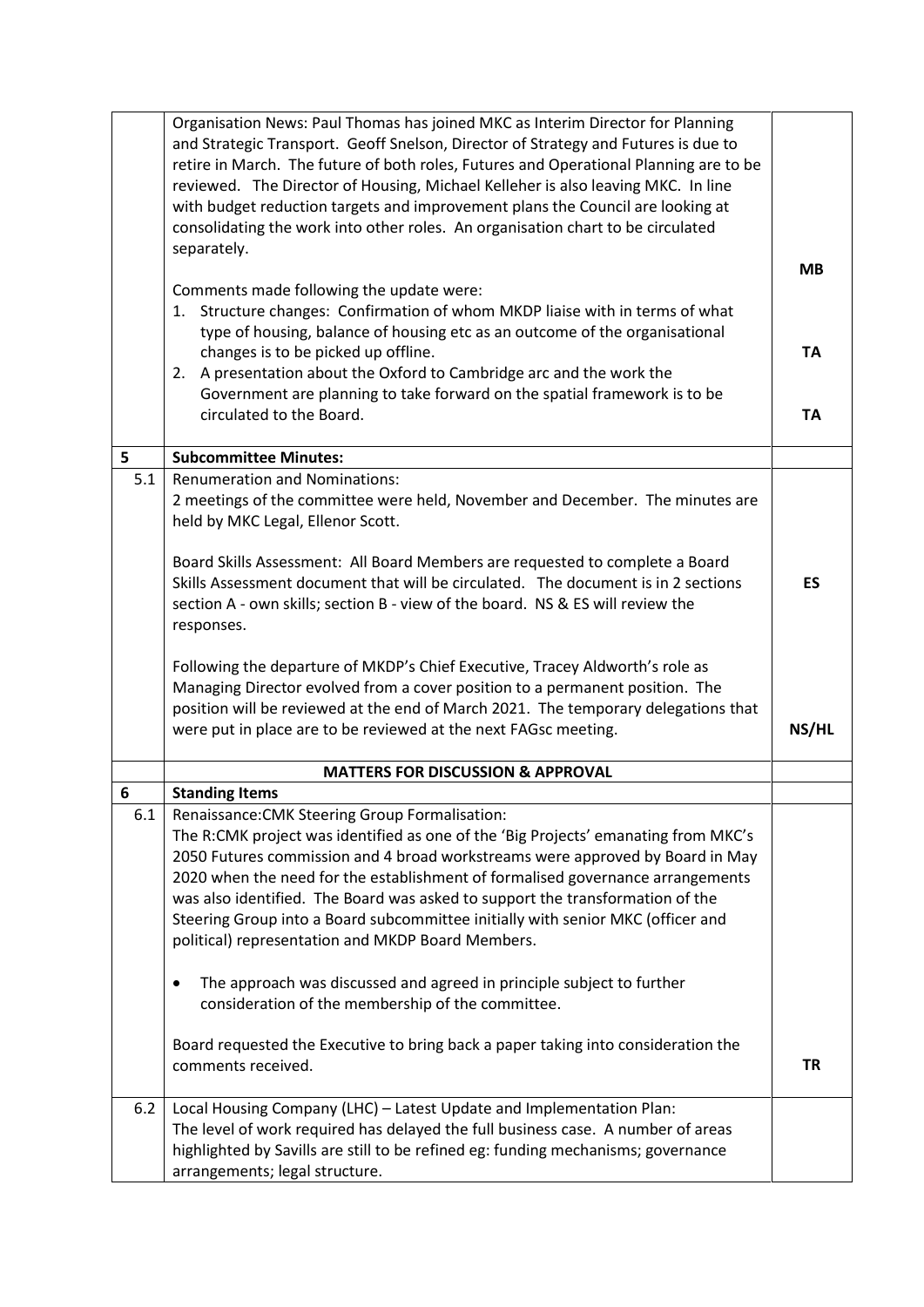|                         | Timeline: The Board received and noted the timeline which identifies critical                                                                                       |       |
|-------------------------|---------------------------------------------------------------------------------------------------------------------------------------------------------------------|-------|
|                         | decisions and the impact on the work streams.                                                                                                                       |       |
|                         | The Executive were tasked with bringing forwarded the detailed business case for                                                                                    |       |
|                         | the February Board.                                                                                                                                                 |       |
|                         | Work stream categories:                                                                                                                                             |       |
|                         | Submission of the LHC Business Plan<br>1.                                                                                                                           |       |
|                         | 2. Establishment of the LHC                                                                                                                                         |       |
|                         | 3. Operational management of the LHC                                                                                                                                |       |
|                         | 4. Delivery of sites                                                                                                                                                |       |
|                         |                                                                                                                                                                     |       |
|                         | Comments received from the Board covered:                                                                                                                           |       |
|                         | Resources: Organisational structure that demonstrates resources for MKDP and the                                                                                    |       |
|                         | LHC. Workstream to identify when to approach the market as it may have a major                                                                                      |       |
|                         | timing impact. Resources to be included in the next revision of the report to Board.                                                                                |       |
|                         | Other matters:                                                                                                                                                      |       |
|                         | NS/BC to provide support to the Exec team on new housing regulations                                                                                                |       |
|                         | Timing of the Accountability Framework & Business Plans to be considered. NS/TA to                                                                                  |       |
|                         | review with MKC Legal.                                                                                                                                              | NS/TA |
|                         |                                                                                                                                                                     |       |
| $\overline{\mathbf{z}}$ | <b>Finance</b>                                                                                                                                                      |       |
| 7.1                     | Finance Report: The financial performance shows MKDP ahead of the medium                                                                                            |       |
|                         | impact budget. A positive variance generated in part by a one-month lockdown as                                                                                     |       |
|                         | opposed to the modelled 2-month lockdown. The Board were advised that MKDP<br>would be unable to retain the positive operating variance with the introduction of    |       |
|                         | the third lockdown.                                                                                                                                                 |       |
|                         |                                                                                                                                                                     |       |
|                         | The Board noted the financial performance for October - November vs the medium                                                                                      |       |
|                         | impact of Covid19.                                                                                                                                                  |       |
|                         |                                                                                                                                                                     |       |
| 7.2                     | Ritagate (CMK Market Operators) Rent Relief:                                                                                                                        |       |
|                         | On the 5.1.21 MKDP received a request from the market operators for MKDP to                                                                                         |       |
|                         | forego all rent beyond that which is collected from essential stall operators, which<br>would be the same as the agreement reached during lockdown 1.               |       |
|                         | Beyond acknowledging the request by Ritagate's Agent, there has been no formal or                                                                                   |       |
|                         | informal discussion.                                                                                                                                                |       |
|                         |                                                                                                                                                                     |       |
|                         | With reference to the previous Board minutes it was confirmed that Ritagate did not                                                                                 |       |
|                         | qualify for relief as their rateable value was too high. However, some of the                                                                                       |       |
|                         | individual stall holders have made some claims.                                                                                                                     |       |
|                         |                                                                                                                                                                     |       |
|                         | The Board reviewed 4 options and concurred it would be sensible to move to a                                                                                        |       |
|                         | turnover lease opposed to a fixed term lease. The Board requested the Executive to<br>open dialogue with Ritagate around option 4 and gather as much information as |       |
|                         | possible.                                                                                                                                                           | GG    |
|                         |                                                                                                                                                                     |       |
| 8                       | Governance: Independent Board Member Extension of Term                                                                                                              |       |
|                         | The Remunerations and Nominations committee recommended that whilst the LHC                                                                                         |       |
|                         | and future structure of MKDP were under consideration, any renewal of tenure                                                                                        |       |
|                         | should be for a holding period of 6 months.                                                                                                                         |       |